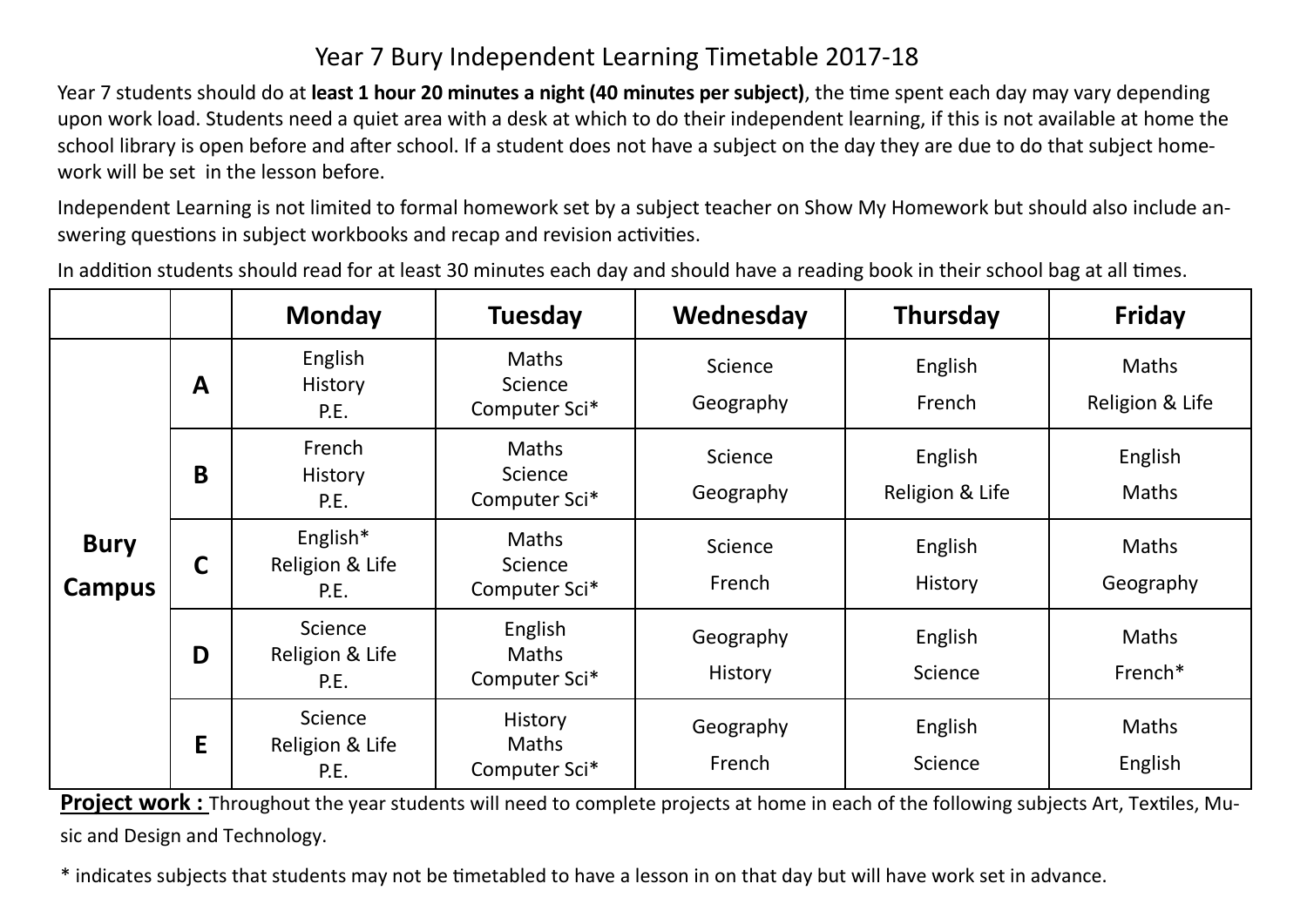## Year 7 Cambridge Independent Learning Timetable 2018-19

Year 7 students should do at **least 1 hour 20 minutes a night (40 minutes per subject)**, the time spent each day may vary depending upon work load. Students need a quiet area with a desk at which to do their independent learning, if this is not available at home the school library is open before and after school. If a student does not have a subject on the day they are due to do that subject homework will be set in the lesson before.

Independent Learning is not limited to formal homework set by a subject teacher on Show My Homework but should also include answering questions in subject workbooks and recap and revision activities.

In addition students should read for at least 30 minutes each day and should have a reading book in their school bag at all times.

|                                                                                                                                                                               |              | <b>Monday</b>           | <b>Tuesday</b>             | Wednesday                                    | <b>Thursday</b>              | <b>Friday</b>                    |
|-------------------------------------------------------------------------------------------------------------------------------------------------------------------------------|--------------|-------------------------|----------------------------|----------------------------------------------|------------------------------|----------------------------------|
| Campus<br>Cambridge                                                                                                                                                           | $\mathbf{A}$ | Maths<br>Geography      | English<br>Science         | English<br>Religion & Life*<br>Computer Sci* | Science<br>History           | Maths<br>French<br>P.E.          |
|                                                                                                                                                                               | B            | Maths<br>History        | English<br>Science         | English<br>French*<br>Computer Sci*          | Science<br>Religion & Life   | Maths<br>Geography<br>P.E.       |
|                                                                                                                                                                               | $\mathsf{C}$ | Maths<br><b>History</b> | English<br>Science         | English*<br>French*<br>Computer Sci*         | Science<br>Geography         | Maths<br>Religion & Life<br>P.E. |
|                                                                                                                                                                               | D            | Maths<br>English*       | Science<br>Religion & Life | Maths<br>Geography*<br>Computer Sci*         | English<br>Science<br>P.E.   | History<br>French*               |
|                                                                                                                                                                               | E            | Maths<br>History*       | English<br>Science         | Maths<br>Religion & Life<br>Computer Sci*    | Science<br>Geography<br>P.E. | English<br>French                |
| <b>Project work:</b> Throughout the year students will need to complete projects at home in each of the following subjects Art, Textiles,<br>Music and Design and Technology. |              |                         |                            |                                              |                              |                                  |
| * indicates subjects that students may not be timetabled to have a lesson in on that day but will have work set in advance.                                                   |              |                         |                            |                                              |                              |                                  |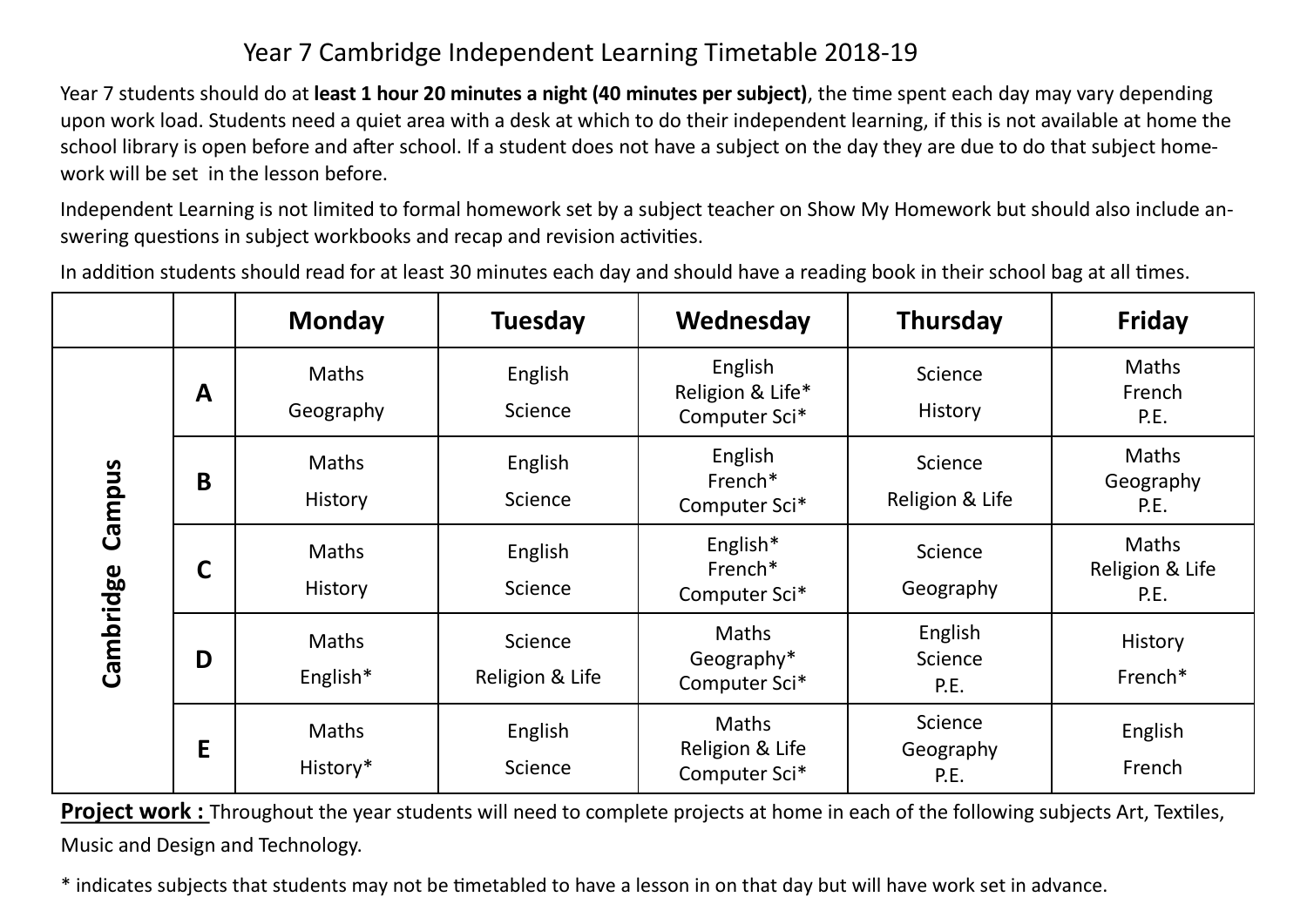## Year 8 Bury Independent Learning Timetable 2018-19

Year 7 students should do at **least 1 hour 30 minutes a night (45 minutes per subject)**, the time spent each day may vary depending upon work load. Students need a quiet area with a desk at which to do their independent learning, if this is not available at home the school library is open before and after school. If a student does not have a subject on the day they are due to do that subject homework will be set in the lesson before.

Independent Learning is not limited to formal homework set by a subject teacher on Show My Homework but should also include answering questions in subject workbooks and recap and revision activities.

In addition students should read for at least 30 minutes each day and should have a reading book in their school bag at all times.

|                       |              | <b>Monday</b>        | <b>Tuesday</b>             | Wednesday                                | <b>Thursday</b>                               | <b>Friday</b>                          |
|-----------------------|--------------|----------------------|----------------------------|------------------------------------------|-----------------------------------------------|----------------------------------------|
| <b>Bury</b><br>Campus | $\mathbf{A}$ | English<br>Science   | English<br><b>Maths</b>    | Maths<br>French                          | Geography<br>History<br>Computer Sci*         | Science<br>Religion & Life<br>P.E.     |
|                       | B            | English<br>Science   | <b>Maths</b><br>Geography  | Maths<br>Religion & Life                 | English*<br>History<br>Computer Sci*          | Science<br>French*<br>P.E.             |
|                       | $\mathsf{C}$ | English<br>Science   | English<br><b>Maths</b>    | Maths<br>History                         | Geography<br>Religion & Life<br>Computer Sci* | Science<br>French<br>P.E.              |
|                       | D            | English<br>Geography | Science<br>French          | <b>Maths</b><br>Science<br>Computer Sci* | Geography<br>Religion & Life                  | English<br><b>Maths</b><br>P.E.        |
|                       | E            | English<br>French    | Science<br>Religion & Life | Maths<br>Science<br>Computer Sci*        | English<br>Geography                          | <b>Maths</b><br><b>History</b><br>P.E. |

**Project work :**Throughout the year students will need to complete projects at home in each of the following subjects Art, Textiles, Music and Design and Technology.

\* indicates subjects that students may not be timetabled to have a lesson in on that day but will have work set in advance.